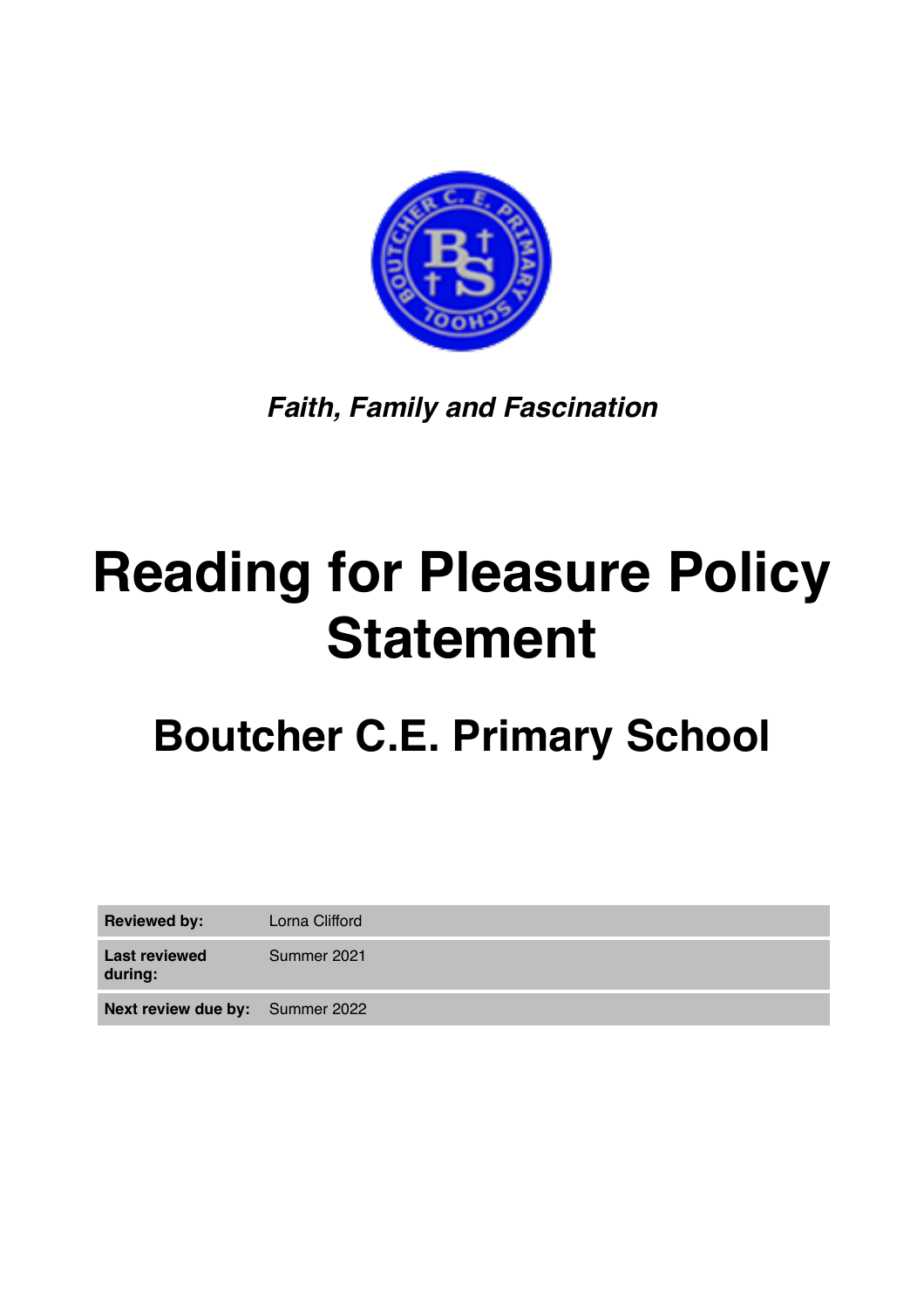## **Boutcher C.E. Primary School Reading for Pleasure Policy Statement**

At Boutcher C.E. Primary School, we believe that children deserve a rich curriculum which encourages extensive reading of a range of whole books. We believe that active encouragement of reading for pleasure is part of every child's educational entitlement, whatever their background or attainment. We know that extensive reading and exposure to a wide range of texts makes a huge contribution to their educational achievement, increases their general knowledge and takes them beyond their own life experiences.

We aim to promote the concepts of reading for fun, enjoyment and pleasure and we ensure that we include a range of text types within the curriculum. Texts include those from current, award-winning authors, to classic tales and poems, to wordless picture books. As well as this, we provide the opportunity for sustained reading of a range of other selfchosen fiction and non-fiction texts from our classroom libraries and the school library.

We use our class libraries to promote favourite texts as well as encourage children to continue reading other materials by authors they have studied in English.

Our school library is a resource which children enjoy using. Our librarian ensures that the library is a tidy, well-organised space for the children to relax in when choosing texts for pleasure. Display boards are changed regularly to keep in line with topics and authors being covered in school. Each class has an allocated library session where children are able to choose a text to borrow and read at home. New books are regularly purchased to keep our choices current and the children enjoy subscriptions to magazines and newspapers.

The library is open to children in Key Stage Two for 'early morning readers' and during lunch times, the librarian reads with children on a one-to-one basis, reading with children across all year groups each week. Alongside this, we have a successful volunteer reading scheme in place for children in Key Stage Two, which is now in its fourth year. Feedback tracked termly through questionnaires shows that children have an increased enjoyment for reading, make improvements to their understanding of vocabulary and are 'inspired to be strong readers' and 'proud' of their achievements.

The library is run by our school librarian and supported by child librarians who have roles and responsibilities to keep the library functioning and to develop a positive reading ethos throughout the school. Children in Key Stage Two are given the opportunity to apply for this position at the start of the academic year and meet with the librarian regularly to monitor responsibilities and discuss ideas for developing reading.

Each year, we celebrate World Book Day and children enjoy booked-based activities throughout the week. Children are encouraged to bring in a book for our 'book swap' and we hold a catwalk to showcase the costumes children wear of their favourite book characters.

Last year, we held our second Boutcher readathon which further encouraged reading for pleasure across the school whilst raising funds to purchase books for our library and class reading areas. We invited parents and carers into our library after school to enjoy the space and read with their child/children and also hosted our first 'big breakfast' where parents/carers and children could share a book over a breakfast which the school provided.

We regularly enjoy visits from authors and illustrators in school and children have opportunities to be exposed to new books and be inspired to write themselves through these visits.